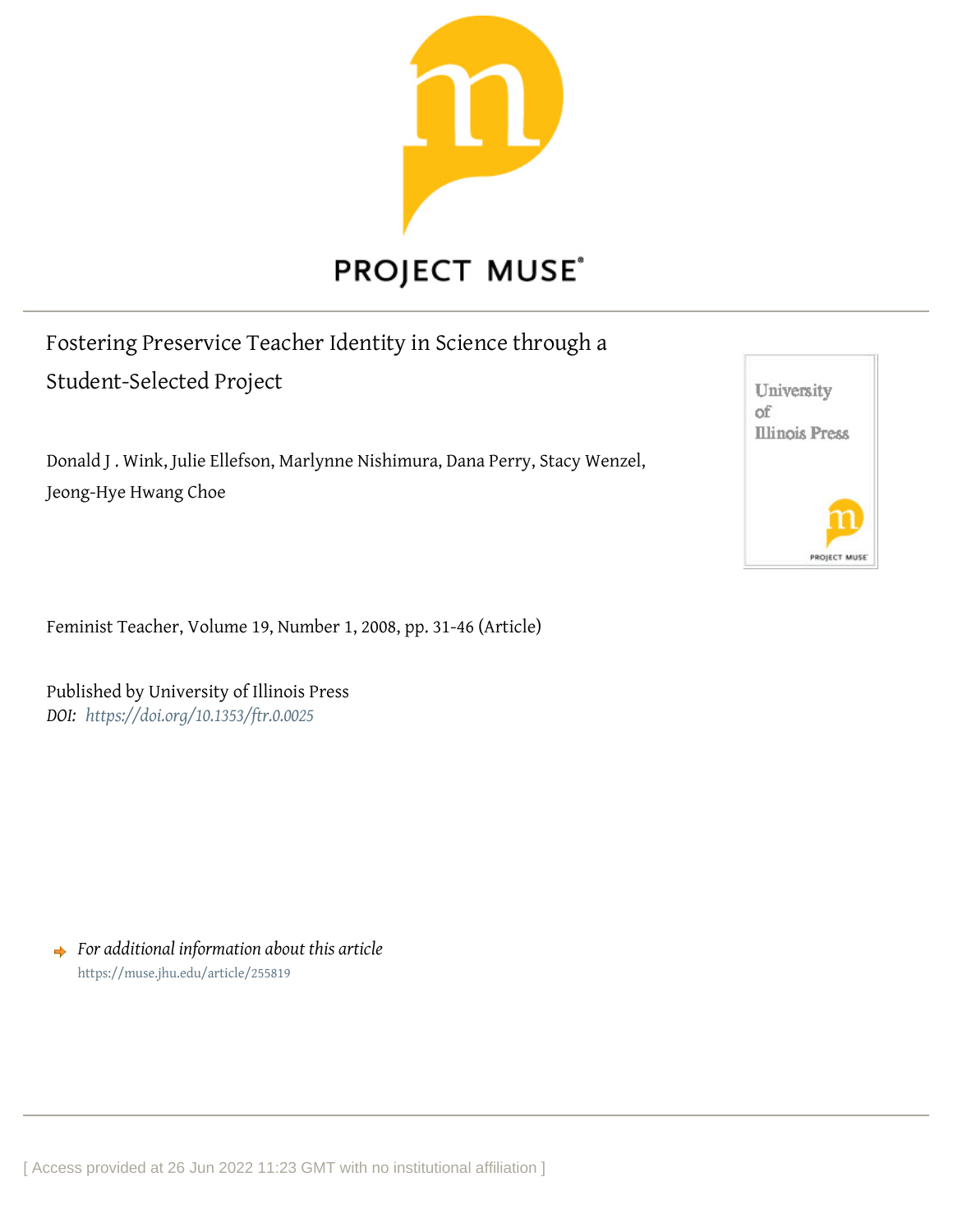# Fostering Preservice Teacher Identity in Science through a Student-Selected Project

Donald J. Wink, Julie Ellefson, Marlynne Nishimura, Dana Perry, Stacy Wenzel, and Jeong-hye Hwang Choe

#### Introduction

The education of students in general education courses presents an important challenge to educators; the courses are almost always outside a student's focus on a particular field, which is usually signified when they declare a major. In some cases, general education becomes an opportunity for students to explore other ideas and disciplines that are of interest to them. But in other cases the spirit and the practice of general education requires students to take courses in areas that are neither interesting nor, from a personal perspective, inviting to them. The problem is perhaps worsened when the requirements for a particular component of general education is also associated with a specific training requirement for a student, as often occurs in pre-professional programs such as nursing (which may require sociology), criminal justice (psychology), and education (natural science and mathematics). And almost all students in the humanities are also expected to read and analyze texts and other materials, both to enhance their communication skills and to increase their understanding of human

experience as expressed through culture. Thus, general education is not aimed just at exposing students to ideas: it also seeks to give students particular abilities that they can later use in new situations. This, in turn, means that students must somehow link the new knowledge to their own identity as it emerges during college and young adulthood.

Different approaches can be used to address this problem, including the use of courses that teach a discipline in the context of a particular practice (e.g., the sociology of health care; literature courses that use texts from a specific cultural or professional milieu). Selection of content in this manner has the potential to increase the inclusiveness of a course, especially if the teaching is associated with indications of how the course is drawn from the lives of women and nonmajority cultures (Middlecamp and Fernandez 390–91). However, we are also aware that such methods, where content is imposed on students, runs the risk of "essentializing" students by imposing a belief about student interest on the course (Barad, "Agential Literacy" 221–23). Therefore, using understandings of feminist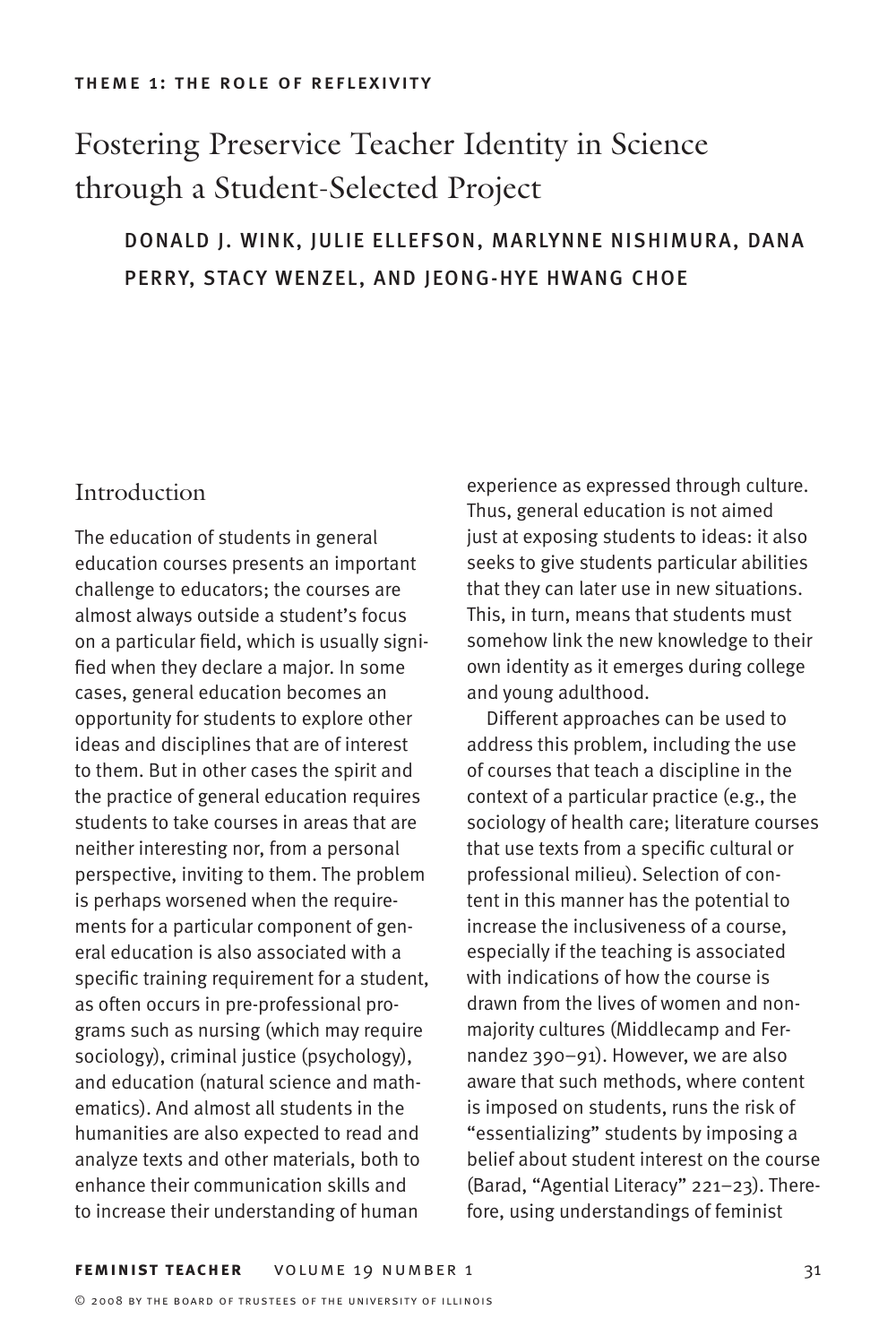pedagogy and epistemology as a theoretical framework, we include studentselected projects to give the student the opportunity to respond to content by identifying a specific activity or topic related to the content. This, we hope, positions the student to shape the instruction in some way to fit his or her identity. In addition, by opening the course to student interests, we hope to obtain insight into the material that we *should* be teaching, ultimately allowing students and their own identities to shape the course content.

As presented in this paper, we have chosen to alter our teaching to include student-selected projects in order to meet program goals and to recognize the needs of the students. The students in these courses are predominantly women and under-represented minorities, who are rarely viewed as participants in science, even though as teachers their view of science will be a critical part of their own teaching of the subject (Bianchini et al. 522–27). This history of alienation is tied to specific unmet needs that, if addressed, are potentially excellent ways to both reshape curricula and engage students in a learning experience that would begin to undo the alienation itself. Finally, by informing the course with their perspectives, we demonstrate to students that their participation is important by actively using their work, not just telling them of its importance (Richmond et al. 900–907, 912–15). Although this study focuses on one particular course in one discipline, we feel that the strategy we have may be generalizable. In addition, our research has allowed us to develop ideas about patterns within student work that may also occur in other disciplines, even those quite different from science.

Feminist Epistemology, Pedagogy, and the Development of Student **Identity** 

Our work proceeds in accord with several different ideas about the teaching of science, including alignment with standardsbased education of future teachers, inquiry teaching, and writing-to-learn. But we recognized from the beginning of our program that a key outcome would entail enabling students to develop their own sense of ownership of the material, in alignment with our understandings of the principles of feminist pedagogy and epistemology.

Two specific strands of feminist thought about pedagogy and epistemology provided the basis of our approach. Both speak to the question of why identity with and within science is a critical aspect toward achieving larger feminist goals of equity, inclusion, and reconfiguration of knowledge away from epistemically privileged positions (such as science) and toward distributed, multiple perspectives as the basis of knowledge.

The pedagogical importance of student identity begins with recognizing that students have the right and educators the responsibility to incorporate opportunities for self-authorship within learning (Baxter Magolda 3–36). Student responses to their learning will be affected by what they feel are opportunities for themselves to develop their own understandings of material and their relationship to the subject. Students entering into research work, for example, have been shown to develop a "scientific identity kit" involving understandings of technical language, collaboration, inquiry, and uncertainty (Richmond and Kurth 681–93), a finding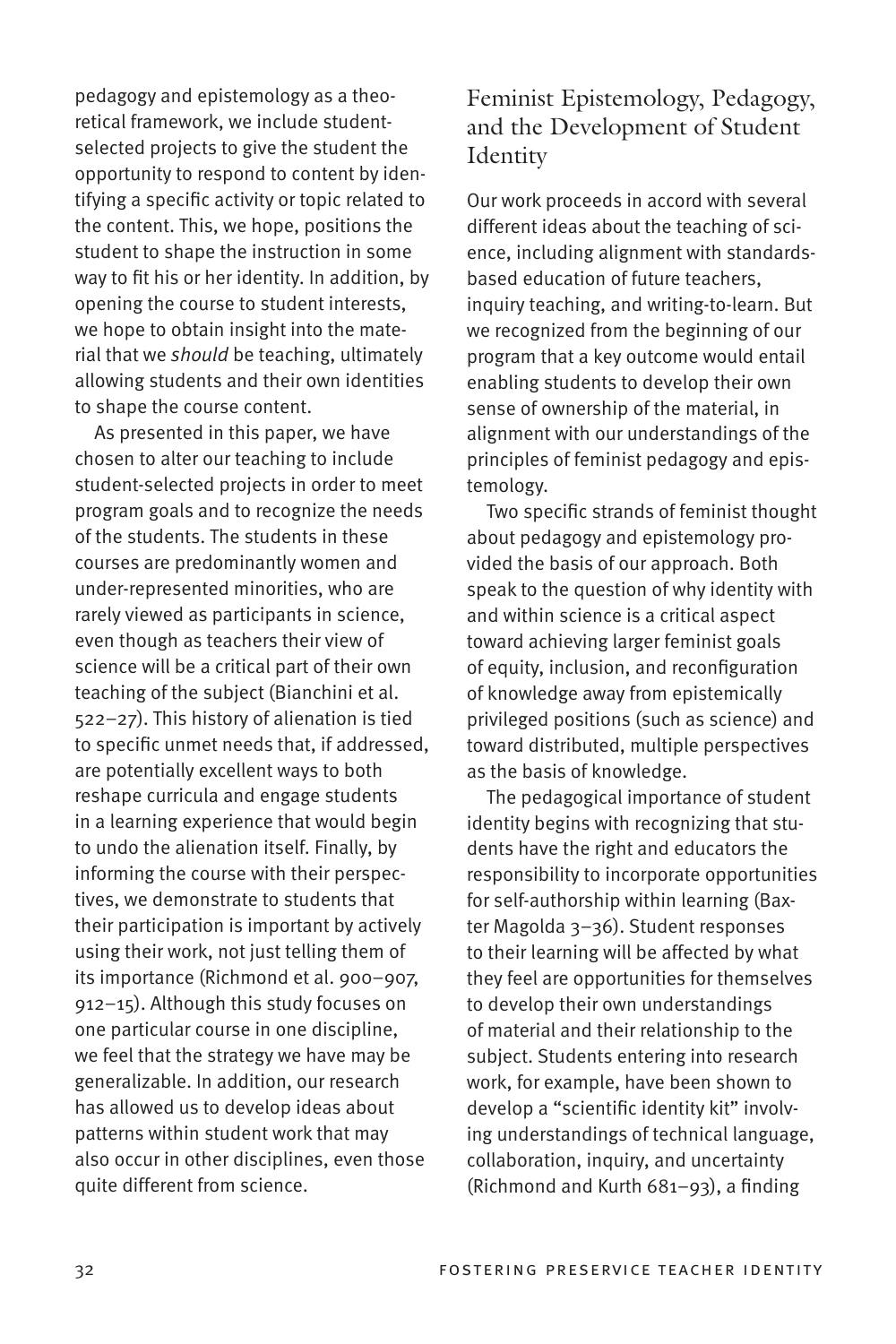aligned with results for science teachers engaged in research experiences (Varelas et al., "Beginning" 500–501). However, identity must also be developed for individuals considerably less involved in science, including those who take general education science courses such as those often used to prepare future elementary teachers. Forming an identity with science in such contexts often begins with attempts to shape instruction around "relevant" themes, although these are fraught with problems of not knowing who the students actually are (Wink 54–55). Bringing student voices to the fore of this discussion, however, has the potential to allow them to feel that they are constructing a course—or at least a portion of a course—in a way that both responds to their own needs and provides a basis in their own lives for the articulation of their knowledge of science.

The pedagogical principles associated with student identity are aligned, in our teaching and in the research for this paper, with several feminist perspectives. In particular, developing voice is fundamental to ideas of feminist teaching, including the idea of "constructing, or reclaiming, a consciously positional voice" (Maher and Tetreault 100). This, along with mastery and steps to reconstruct authority in the classroom, are the reasons we have chosen to have students participate in defining what counts as content in this course, we believe in much the same way (and with the same limitations) as that described by Muriel Lederman when she considers how her reconstruction of a virology class may or may not adhere to feminist principles (197). Another useful general categorization of feminist pedagogy has been given by Webb et al., who

present six particular principles that they use in organizing instruction and research in a research methods course (418–21). Elements of these are also present in our work, both in general and in the design and implementation of the particular big theme project reported here (Table 1).

Feminist pedagogy is also a specific component of other science teacher education efforts. For example, Gail Richmond et al. report on feminist pedagogy within four different science teacher education efforts, including one for a general education course for students preparing to work in elementary education. They present three objectives (900) for their feminist teaching and their research work:

- • Helping our students rethink their connections with science
- Helping our students to re-envision science
- Helping our students to transform these perspectives into a pedagogy they own and that attracts, enlightens, and empowers the students they teach.

These same goals are found in our program. First, rethinking connections with science is supported through student journals that have a specific connections component and through the student-directed project described in this paper. Second, re-envisioning science is an outcome we seek by having students read about and watch depictions of science as done by those outside of the scientific mainstream. Finally, our teaching is done in a way that can link multiple aspects of the course to the students' futures as teachers, supporting—we hope—their use of feminist and inquiry pedagogy in their own teaching.

A third feminist pedagogical perspec-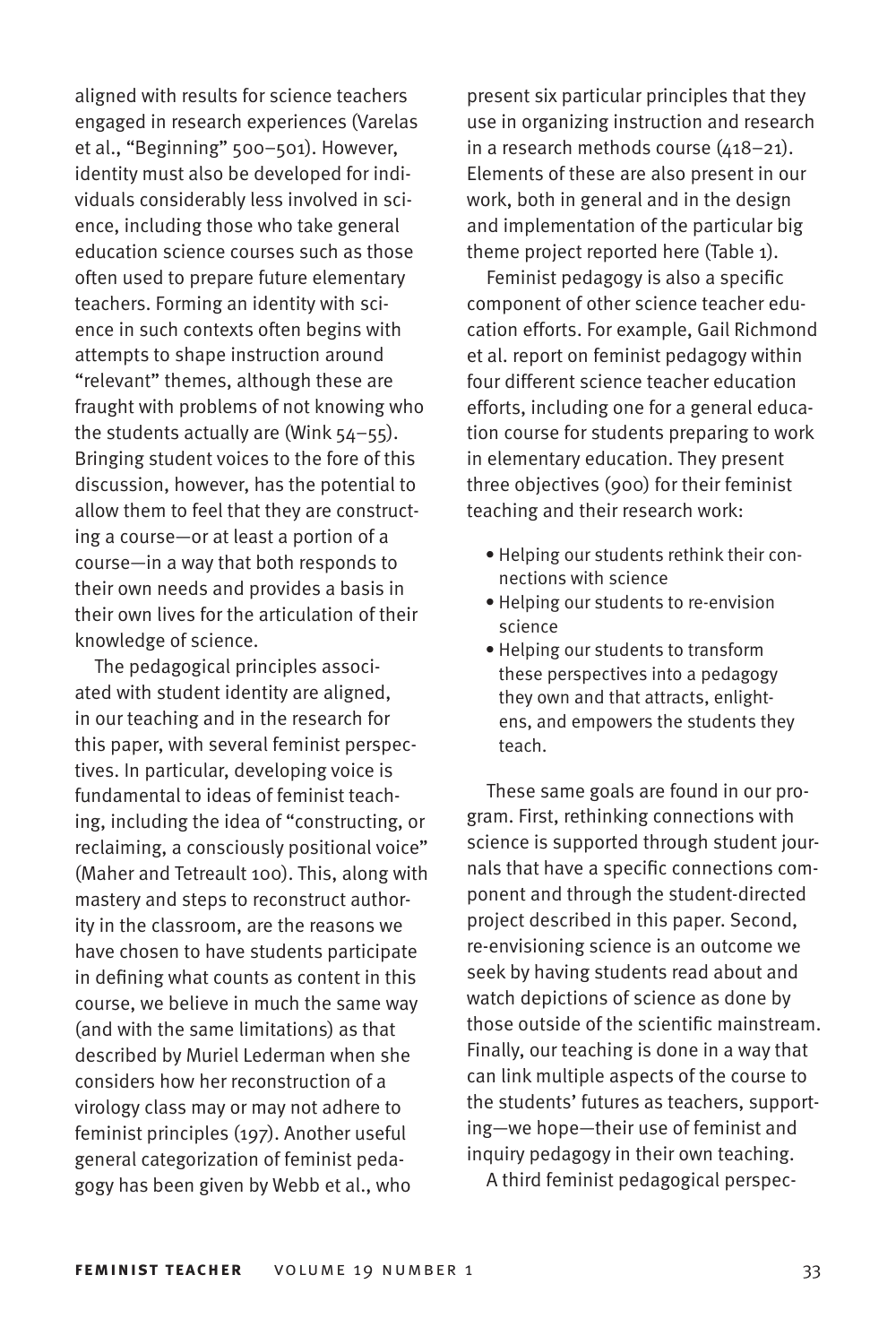| Principle |                                                            | Alignment with The Chemical World                                                                                                                                                                                                   |  |
|-----------|------------------------------------------------------------|-------------------------------------------------------------------------------------------------------------------------------------------------------------------------------------------------------------------------------------|--|
|           | 1. Reformation of the<br>professor-student<br>relationship | Student selection of project topic is done with support<br>of professor, including professor providing content<br>instruction as requested by the particular student.                                                               |  |
|           | 2. Empowerment                                             | Student projects permit students to direct resources of<br>the course onto a problem of their own interest.                                                                                                                         |  |
|           | 3. Building community                                      | Student projects are developed and presented in public<br>space, permitting students to learn from each other and<br>to publicly share their interests.                                                                             |  |
|           | 4. Privileging the individual<br>voice.                    | Students select their own projects and are encouraged<br>to include in their work and their presentations their<br>own reasons for developing the project, emphasizing<br>the source of the idea within their individual interests. |  |
|           | 5. Respect for diversity of<br>individual experience       | Students are encouraged to discuss the basis of their<br>choices within their own lifeworlds, bringing their<br>standpoints to form a basis of the course work.                                                                     |  |
|           | 6. Challenging traditional<br>views.                       | Multiple readings and a film assignment problematize<br>the question of "who does science" and the concept<br>of scientists as privileged sources of knowledge to<br>the community.                                                 |  |

*Table 1.* Alignment of coursework in *The Chemical World* with "Principles of Feminist Pedagogy" presented by Webb et al. (2004)

tive that describes our course objectives is provided by Brenda M. Capobianco (3–5). She frames a collaborative action research project and her case studies work on the project in terms of a continuum of feminist pedagogies in science teaching. These range (without hierachical implications) from "equitable practices with emphasis on gender," to "more inclusive categories of difference," to "transformative practices with emphasis on activism." In our case, we feel that our project aligns most closely with the goal of inclusion and, if we are able to change students' perspectives of themselves and their teaching, the goal of transformation.

Another dimension of this idea of selfidentity as a necessary component of learning relates to the values extant in

the classroom (Hodson 243). Teaching for meaning making requires that the classroom environment value and be responsive to students' own prior and developing meanings in dialogue with the meanings held by the community, as represented by the teacher (Palmer 89–113). This requires clear opportunities for students to shape parts of the curriculum, including presenting their own ideas to shape the meaning associated with different questions.

Developing student voices for the dialogue about what is important in the science classroom also has epistemological dimensions well recognized in feminist science studies. Donna Haraway, for example, indicates that the science question of feminism is in part about building "partial views and halting voices into a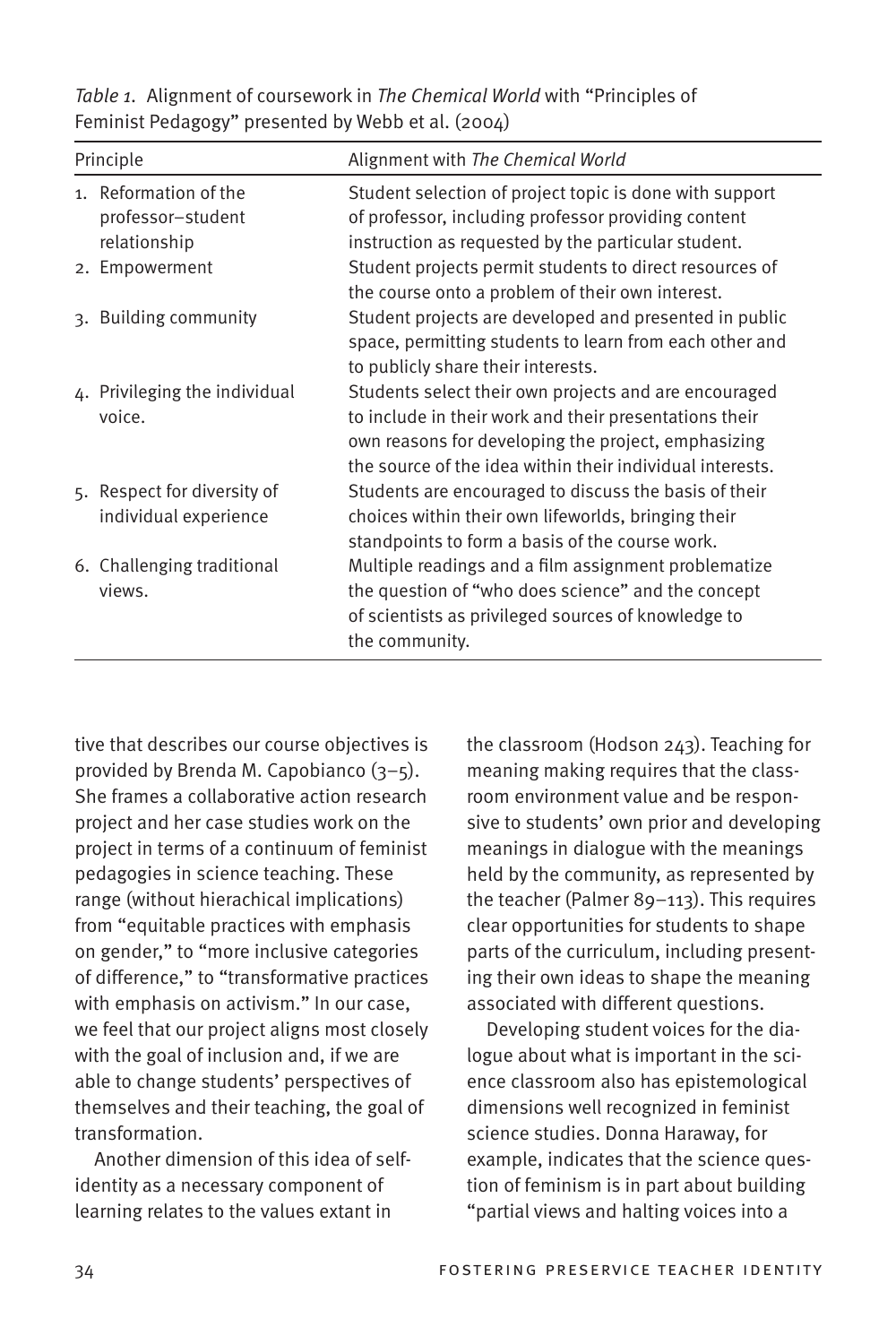collective subject position that promises a vision of the means of ongoing finite embodiment, of living within limits and contradictions are views from somewhere" (590). Such a distributed epistemology is quite different from traditional views of science as an activity of obtaining results that describe reality in ways that are defined for the learner.

One way to bring epistemology and pedagogy together is by shaping instruction, including content, in ways that specifically reflect the voices and ideas of students. If we allow student voices to contribute to the instruction in science there is the potential for these voices to be heard by instructors and, ultimately, by researchers themselves. In this way, students may be able to exercise the role that Steve Fuller (28) suggests they have as members of the "community of recipients" that confer scientific status on something by virtue of its utility better than the traditional source of knowledge, the "community of producers." This is similar to the suggestion by Marelee Mayberry, who calls for pedagogies that actively ask students to question what goes on in science as a means of inducing "new theories, methods of investigation, and practices that fundamentally alter descriptions and explanations of the natural world and question who benefits from the uses to which science is put" (452).

As suggested, there are good examples of courses designed around these and similar feminist pedagogical and epistemological principles that work to develop student identity through personalized activities that activate their voices. An example is the general approach of "Agential Literacy," which Karen Barad developed as a specific example of implementing ideas about agential realism for science ("Meeting the Universe Halfway"

164–70). This has a goal of making the study of science and the intersection of science and students' lives an explicit part of coursework, inviting students to shape their responses beginning from their own histories.

Within chemistry similar work has been presented by Catherine H. Middlecamp and Anne-Marie L. Nickel. Working from an explicitly feminist perspective in chemical education, Middlecamp and Banu Subramaniam describe exercises to allow students to present questions that help shape a course, either at the level of a multi-week unit or within particular lessons and lab activities. This is part of a wider effort to document the issue of engagement in a systematic way, including showing where student identity may matter in fostering connections (Middlecamp 18–19). Similar work (Larson and Middlecamp 166–69) has been described for a companion course to a general chemistry program, in this case with a focus on pre-service teachers and their developing understanding of science and pedagogy for science. Finally, Richmond et al., cited earlier, includes several reports of linking student identity, feminist pedagogy, and science teacher preparation. Most notable in this regard is the discussion of Lori Kurth, who incorporates a semester-long project in her elementary science methods course, and who had students conduct a semester-long scientific investigation of their own design (900–905).

#### Course Background

The course under study is a result of a multi-campus effort to provide instruction in science content to pre-elementary education majors in ways that are appropriate to their needs as persons and as future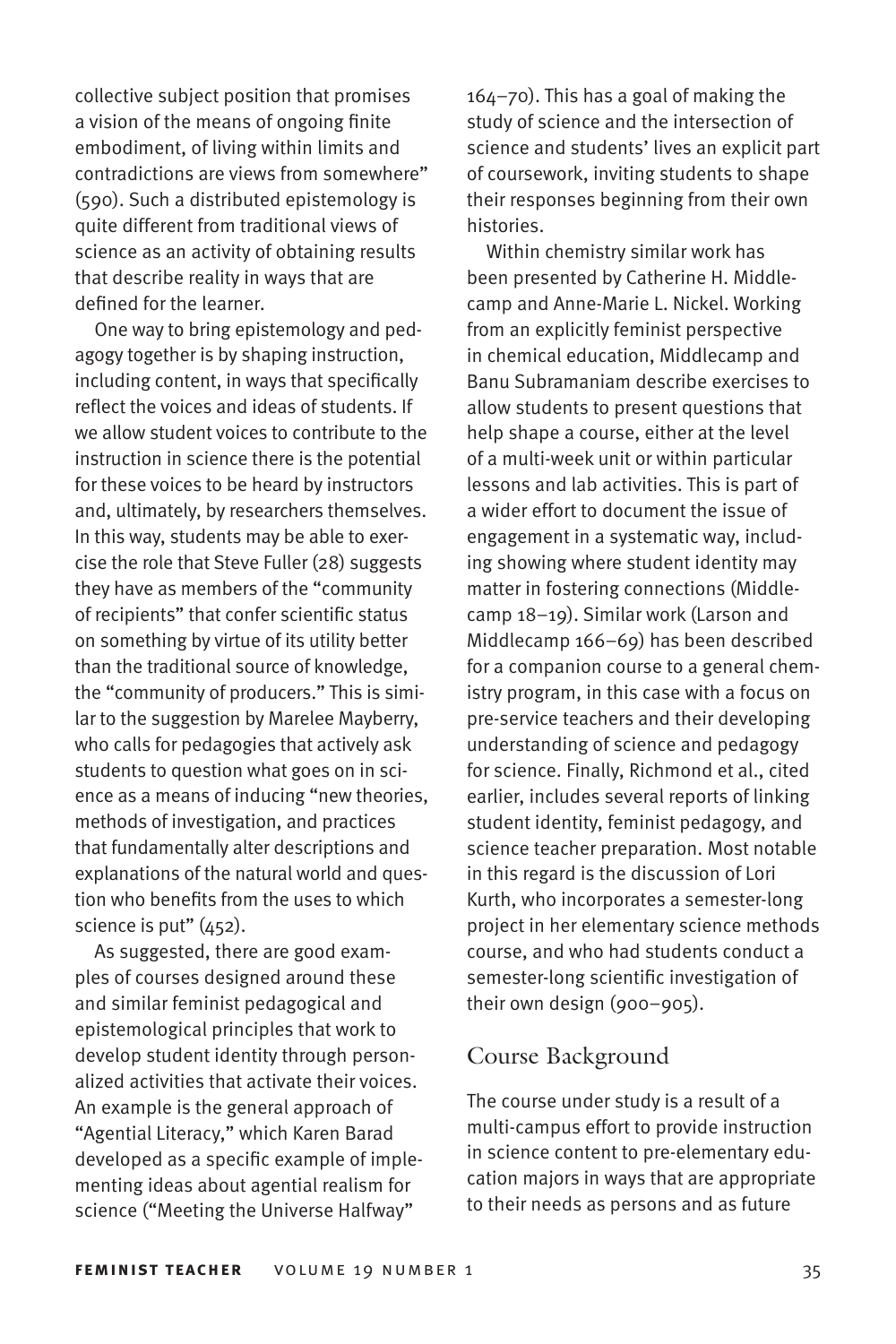K–8 science educators (Varelas et al., "Inquiry"). The project involves a research university with a large teacher preparation program that has become the largest single source of teachers for a large urban district. Although many of the students take their general education courses at the same campus, many others are transfer students from other institutions, typically community colleges. This created the opportunity to design courses that could be taken by students at the community colleges or at the university, making use of the pedagogically richer environments found in the community colleges' smaller classes. Four courses are taught in the program. One is a one-credit hour capstone project-based seminar. The others are content courses: The Physical World, The Biological World, and The Chemical World. The courses meet standards established by the state and by the National Science Teachers Association. They also incorporate in a variety of ways principles of inquiry learning (Abraham 46–49, Greenbowe and Hand 143–44), following on ideas described by Gail R. Luera and Charlotte A. Otto for a set of natural science courses for elementary education majors (245–48). In this way, students receive well-aligned instruction in a variety of scientific fields, with a goal of having them learn more thoroughly a view of science that is accurate and that they can translate into their own practice as teachers (Akerson et al. 203).

The particular course we focus on is The Chemical World. The course has four credit hours, including three lecture hours and three lab/discussion hours. There are four sections to the course. The first includes a topic *about* science, as is also the case for the other "World" courses. In The Chemical World this meta-course is on "The Sociology of Science." For this component students typically do two activities. One is to read and reflect upon Alison Gopnik's idea of "the scientist as child," which connects the activities of science sociologically and philosophically to the theory development architecture of young children. The second activity is to view the popular movie *Lorenzo's Oil* (Miller), which is based on a true story of two parents whose son develops a rare metabolic disorder that is certainly fatal. They learn the necessary biochemistry to determine that a competitive inhibitor (the oil of the title) will block the buildup of the very long chain fatty acids that cause the disease. The course then turns to the basic content of chemistry, with three units organized around "Chemistry and Life," "Chemistry and the Earth," and "Chemistry and Society," where content associated with molecular chemistry, reaction chemistry, and thermodynamics are developed. Within the "Life" and "Earth" units students also have to do short projects on nutrition and minerals, respectively.

Throughout the course students are carrying out reflective writing for their learning and for course assessment: journals, lab reports, and a course portfolio. These complement unit exams that combine conventional assessment questions with assignments to write extended answers. The journals of the course are important because they allow students to demonstrate emerging understandings of critical topics and also to provide direct feedback on their progress in the course and with their course project.

The course project, known in our implementation as the "big theme" project, is another part of the coursework. In this case the projects are unique to each student, developed over the course of the semester in dialogue with the instructor.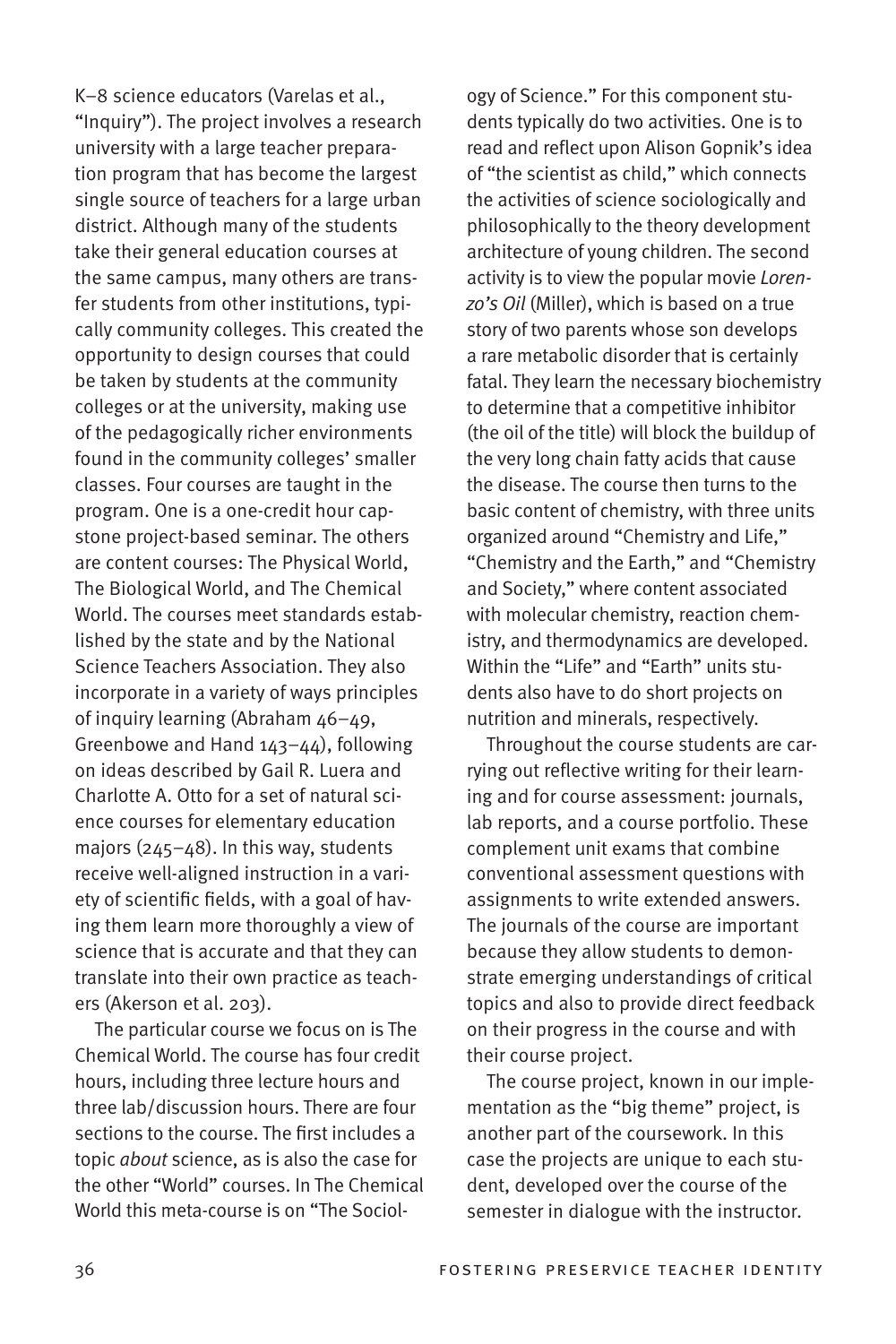Students are required to identify several ideas and, by the fifth week of the semester, one of these should have emerged as the basis of their project work. With guidance they are then to do background work on the topic. At the end of the semester they then present an oral presentation on their work to their classmates and also turn in a ten-page paper detailing their findings. On multiple campuses and with different instructors we have found that slightly more than half of the students chose a topic related to health or a nonnutritional aspect of their body, while one-quarter pick some aspect of nutrition or food and the remainder work on something other than these topics.

## Methodology

Our methodology is to present cases for review of the different issues that have developed in our implementation of this assignment with students. Our purpose is to provide observations about student identity construction in positive and negative ways. At this point, development of conclusive categories will not be possible. But we do hope that our work will provide more data such as those developed by Richmond and Kurth, who pointed out that "we know little about how identity is constructed by those new to the practice of science; claims about such processes are based largely on anecdotal information. What is needed are data about what novices learn and what is salient to them with respect to scientific content and culture when given the opportunity to participate directly in the enterprise" (678).

The final product in the "big theme" project is an essay by students about their project accompanied by a poster presentation. Our work also draws on students' reports of the development of the project throughout the semester. These reports, made in journals and portfolios, allow the students to receive guidance on how to maintain focus on the science aspects of their topic of choice. Our purpose is to observe student identity construction (both positive and negative) as they learn the science related to their topic; progress was closely studied by monitoring their journal entries and giving feedback. We chose a case study approach because we attempt to present a thorough description of the way students construct their identity throughout this project, and the cases we selected demonstrate categories to which other students would likely belong. Detailed descriptions of different intrinsic cases allow for the demonstration of different student backgrounds, their reasons for the project choices, their identity constructing process and, consequently, the minimization of their feeling of alienation from science. Also, this approach describes negative outcomes of the students going through these projects in the similarly detailed way. These cases are transferable; others who teach this type of course may encounter similar cases.

#### Results

There are two parts to our results. The first is to show three types of student identity development seen in final project work. This allows us to begin to understand what it means for a student to be engaged. The second part of the results looks at actual development of these kinds of identity, profiling six students who exemplify what an instructor might view as particularly encouraging or problematic types of identity development.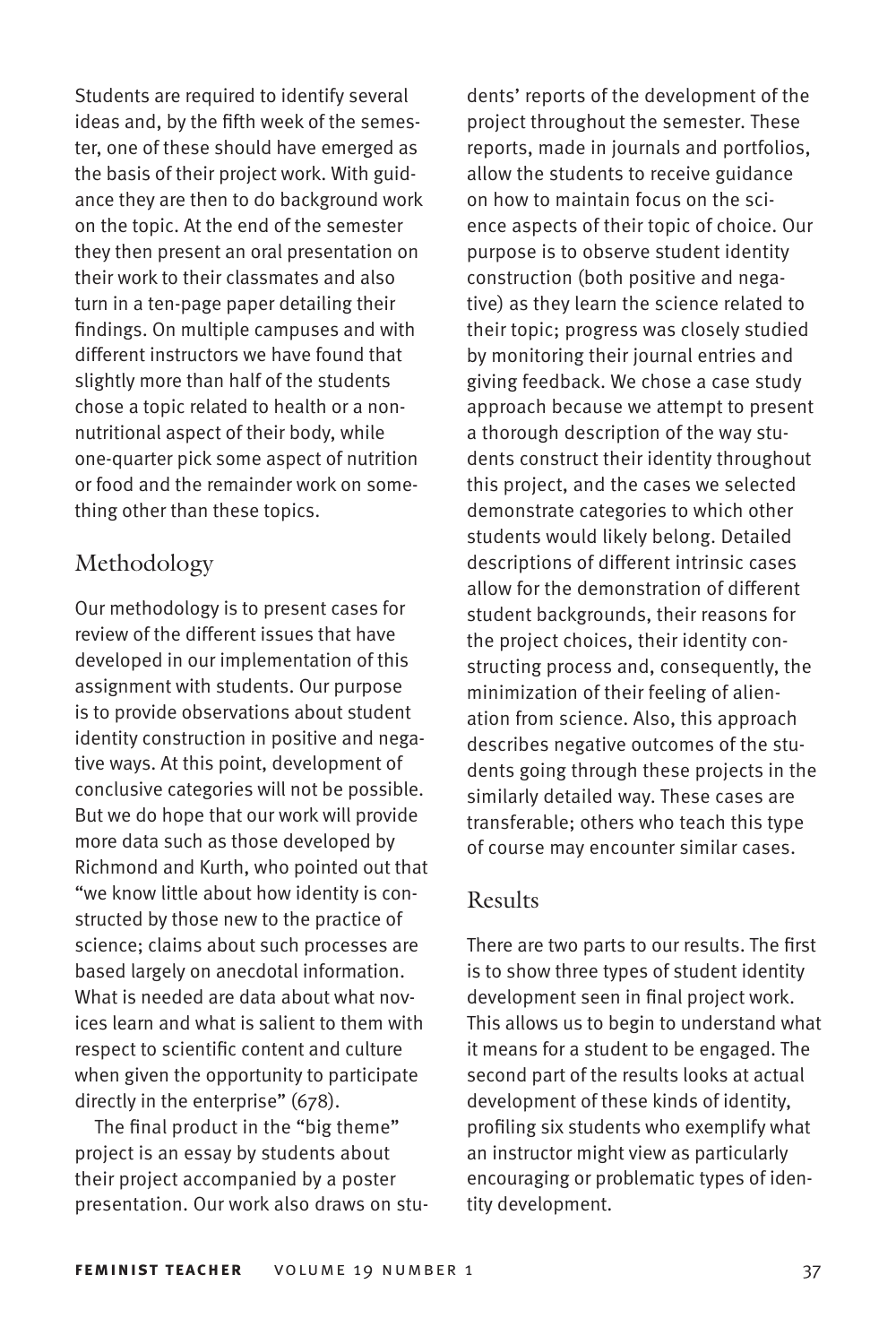#### types of student identity development

One way we recognize strong identity in a final project is if a student connects it to (A) *particular personal interests* in his or her own life. For example, a student did a project about chemicals involved in love. Her<sup>1</sup> goal, she said, was to "better understand how chemicals in our body are responsible for the feelings and emotions that we experience when we are in love, where they come from, and how they affect us." This is something that she reported as particularly interesting to her because of her own personal situation at the time. Another student presented work on global warming that, although rapidly assembled, was described as something that strongly concerned her.

Other students showed example of strong identity with projects directly related to (B) *professional interests*. In one case a student discussed her work as an artist, and her big theme project included creating a painting in which she made her own tempera paints and then used them not only in her creative painting but to explore the chemical connections among the pigment, the support material, and the canvas. In this particular case, she used simple chalk in her egg tempera as a way of economically creating the paint she used.

Of course, with many future teachers in the course, several projects related to some aspect of teaching. Although these sometimes involved questions of the teaching of science, in other cases students thought to learn more about their future students. This was the case for a student who was interested in autistic children. The reason was her own interest in special education and what she reported about "my own personal experiences with

autistic kids during the past two summers. I was a teacher's aid at [school name] elementary school in the summer program." In this case, she had particular personal experience of students having a condition, not in her own family but in the context in which she might one day work.

A third way which a strong identity occurs is in projects where students develop knowledge related to (C) *specific health issues* in their lives or in the life of family members or other close persons. One example of this comes from a student who feels she now understands well enough how mineral supplements affect her body. As a result she is ready to begin taking the supplements for the first time. A second and very poignant example comes from a student with a family member who reports that a cousin's daughter was diagnosed with a metabolic disease, which then became the basis of her project work as she sought knowledge that would help her family.

These indications of strong identity with a project are all taken from the final project reports. Such "snapshots" offer insight into what students can present at one moment in time. But following Richmond and Kurth, we are interested more particularly in how this identity does—or does not—develop over time. From this we hope to develop better ideas about how pedagogy, including instructor feedback, can be used to direct student work in these kinds of projects.

#### issues in the development of student identity

Strong personal interest: love The first case for us to consider is of a student who had otherwise indicated a strong general interest in the subject. In such cases, the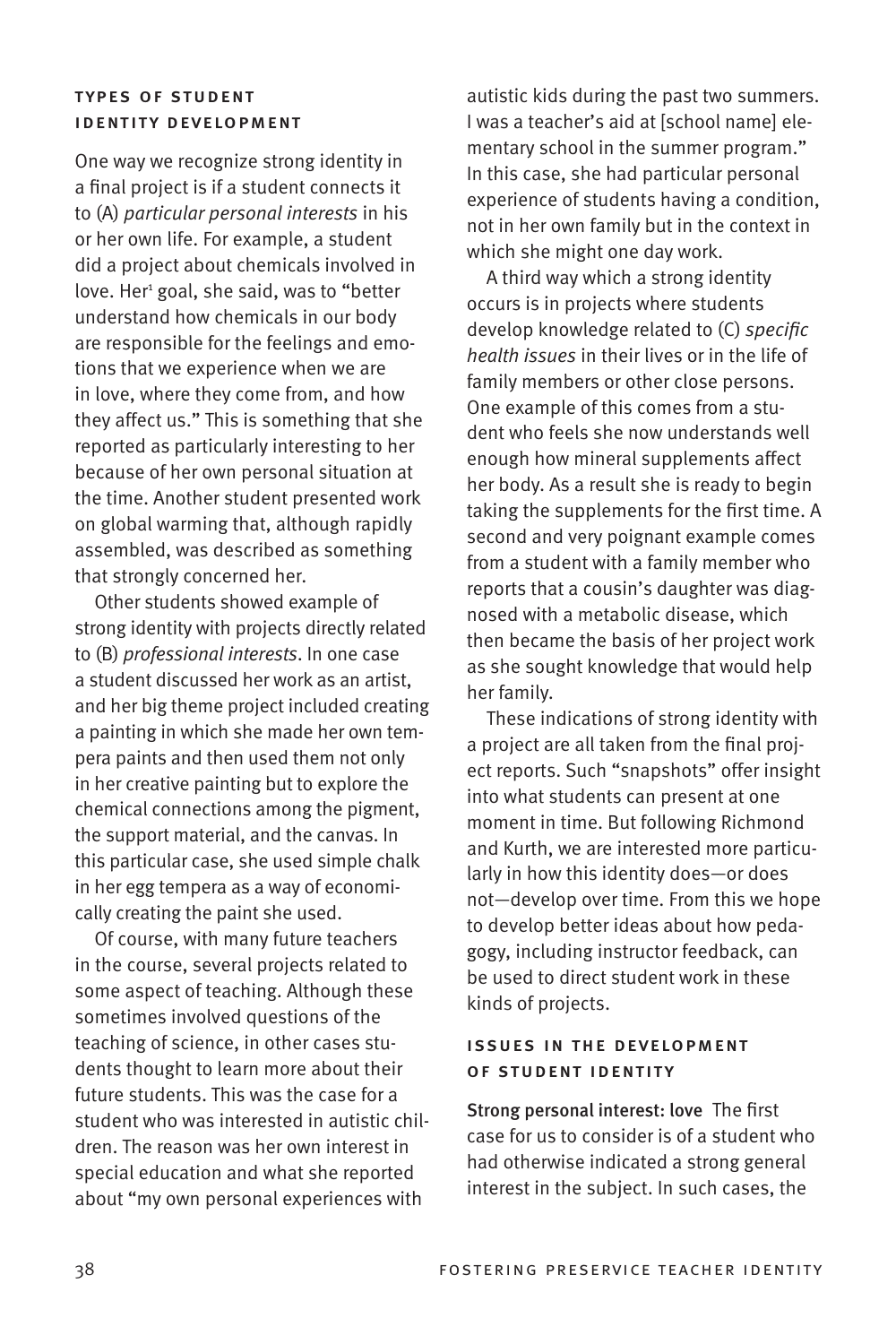tactic of a student-selected project can be a way for a student to join together a content interest (in this case chemistry) with something specific in her life. Proceeding from this strong content background, she explored several different ideas for her project. For example, she thought about studying a drug, aspirin. She pointed out, "That's something I've always kinda wondered about, I mean if your ankle hurts and you take aspirin, how does the aspirin know to make your ankle stop hurting?" Notice in this case she knew already she had an interest in an aspect of the subject ("always kinda wondered"), indicating prior identity with science. However, when she investigated the molecular action of aspirin further she concluded that it was too complicated for her to study. At about the same time, though, she mused that the chemical system that she was most aware of related to an ongoing relationship with another person, and she therefore turned to the chemistry of love and attraction. Her project linked directly to her feelings at that time, as she participated in a relationship that she wished to understand from a chemical level. She started with chemicals that "fuel" affection: endorphins, oxytocin, and vasopressin. But she also reflected on the chemicals of attraction: pheremones, dopamines, and phenylethylamine. Later, she did go into the literature and cited a study that linked vasopressin to memory associated with attachment.

Interestingly, this student also chose to focus her final exam work on questions about persons and science. She did not connect her big theme project, but she did point out that becoming a teacher or professor of science allows the person to spread knowledge of science and also,

perhaps, to lead a child to become a scientist. Arguably, from the beginning of the course, she saw chemistry as a place for her to do things that would make strong connections, and when she talked about applying chemistry to her life, she learned that there is more to things that we see with our eyes. After she connected science with components of her own life, her identity advanced to an understanding that there are more than surface reasons for knowing science.

Strong personal interest: global warming It can be very difficult and even intimidating to students in any general education course to be asked to select a topic they want to explore for a major project, especially in a subject area in which they do not believe they have any interest or prior experience or from which they feel alienated. Thus an important tension for students and instructors alike is found in the initial selection and the subsequent stability of those choices about what to present in their projects throughout the semester. Student interests change with time, and this is especially true in a course where students encounter new content information as the course progresses. As a result, initial ideas may not persist to the final project. On the other hand, student changes can be seen as good evidence that the student *is* strongly engaged. Nevertheless, interests that are only developed and maintained for short periods of time may lack the depth or breadth of a well-constructed personal project.

For example, a student at a suburban community college indicated at the beginning of the semester that her interest in chemistry was "more on a medium level" not because she did not like chemistry,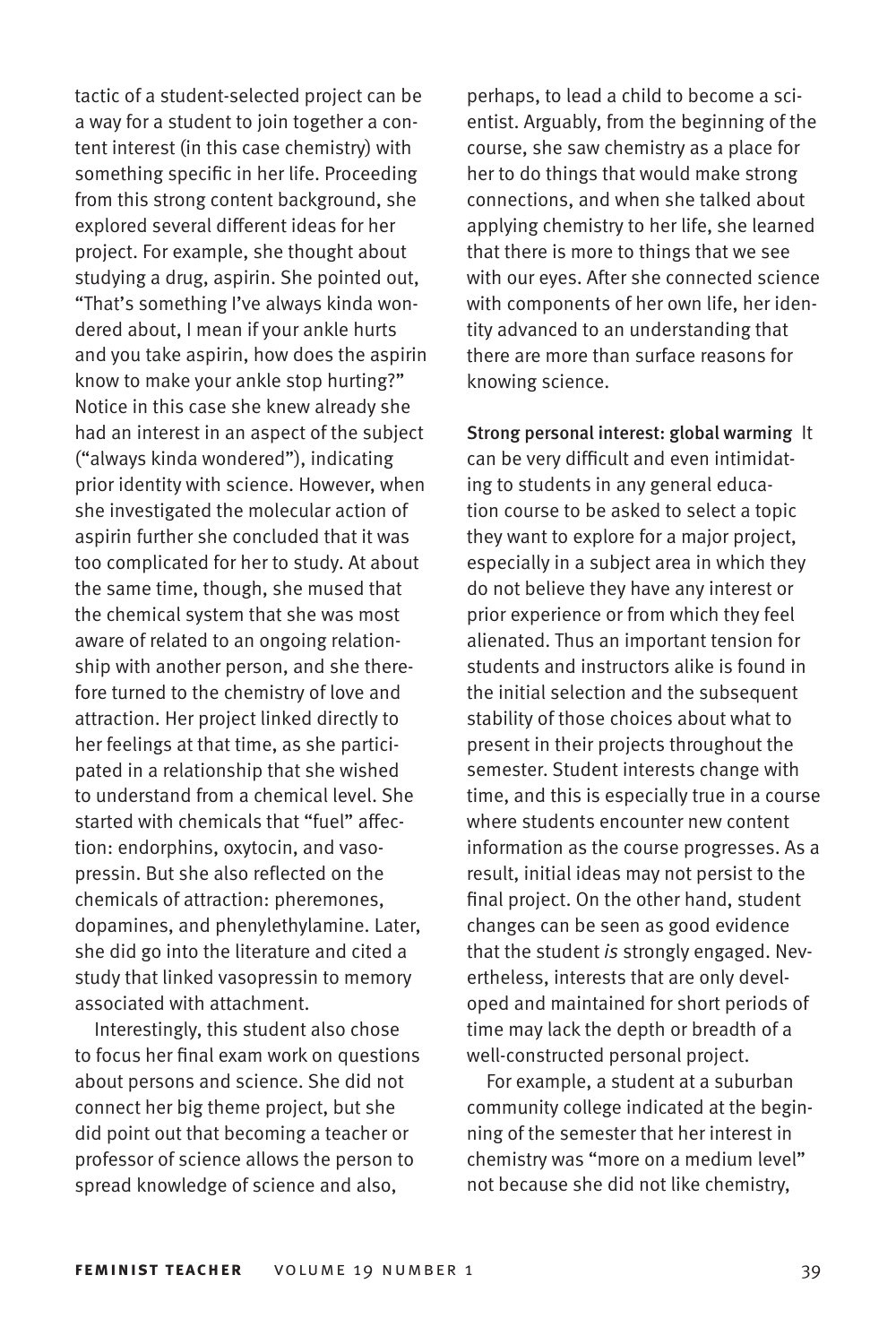but because she was more interested in biology. Her preference for biology over chemistry may have been influenced more by the teachers than the subject matter, as she also stated she "loved her biology teacher and hated her chemistry teacher." She also indicated at the start of the course that this course was not what she had expected. She had expected a course focused on how to teach science, not "with chemistry issues. I think the class and the work involved were more geared for science majors." This indicated, in part, her idea that science content was not a topic of concern to her, either because she was satisfied with her content knowledge or because she felt content knowledge would not help her know how to teach.

She initially had two ideas for projects, and early in the course she decided to go with the one regarding diet rather than pollution. Interestingly she selected the topic that perhaps she viewed as more related to biology. Although the instructor and this student spent a long time on macronutrients and nutrition, she failed to see a connection between her topic and chemistry. As she said about two-thirds of the way through the semester, "My project is doing well. I am still interested in my topic. I have learned that the Atkins diet is not as good for you as the South Beach diet because of the high levels of fat intake. I'm not quite sure how I am going to relate it to our chemistry class though." Shortly thereafter she offered assurances that her research was progressing and that she didn't have questions. Two weeks later, however, she abruptly switched her topic to global warming. As she wrote prior to the final presentation, "I had chosen to do Atkins vs. South Beach diet, but as my research went on I had seemed to lose interest in my topic. Then one day we took

a pre-assessment and one of the questions was on global warming. I knew I had heard about it before, but I just couldn't remember what it was. It was then I chose to switch my topic to global warming because I was curious to know more about it." Her final project was not well developed, but she did make a personal connection by indicating how she may change some behaviors as a result of her research. In this case, the content in the course had provided, in contrast to her expectations, something that she could make use of in her understanding of herself.

Engagement with career: student artist In this particular general education course we are working primarily with students who have identified a particular career intention. We might expect that such students would be able to link learning a subject to future practice, and indeed a few students have done projects that prepared activities for their future use. Student identity that directly serves professional practice is potentially a powerful incentive for a project. One example of this was for a student who was an art education major. The student did not show strong interest in science overall, pointing out happily that her transfer work from community college meant she was taking the last science course of her life. Nevertheless, although she seemed to dislike coursework in science, she indicated that her interest in science in general was high because she was interested in why things are the way they are and how things work. When the semester began she very quickly (three or four weeks into the semester) indicated that this would be a good place for her to consider some of the chemistry of art. Specifically, she asked, "What elements are contained in the paints and materials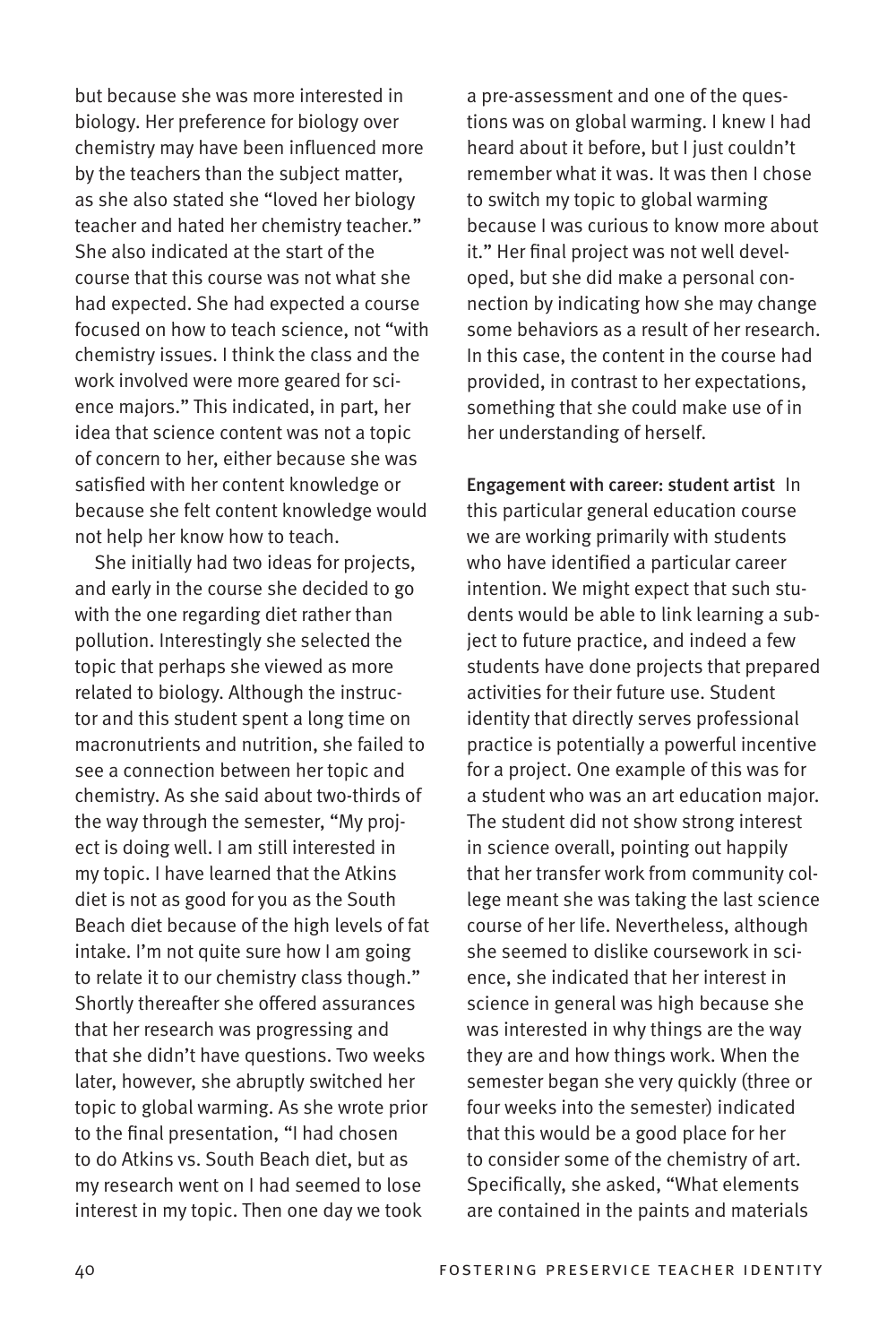I am using in my art class? Can having a better understanding of the elements that are present in my materials improve my artistic ability?" Notice in this case, the student does not just look at the project as a way of understanding more about science but improving herself as an *artist*.

As the semester progressed, she continued to discuss the importance of this reason for her project, accepting a suggestion to understand how pigments are put together. From this she conceived an idea of making the paint at home and then using her own paint in a project. Her final project did involve exploring different kinds of paints, including some she made by mixing chalk, egg, and water. She also talked about some of the chemical issues that were involved, such as the role of egg yolk in egg tempera as a binder and also as a material that anchors the paint permanently as it reacts with air. She indicated that the experience would make her a better painter since she now had an understanding of how her materials worked in chemical terms and, in her recipe for egg tempera, how to generate authentic materials on her own.

Engagement with career: Special education and autism The pre-existing identity with a career (art education) enabled the previous student to build a stronger project. However, strong purposeful identity can also distract students from attending to the content requirements of a studentselected project. As mentioned earlier, one student did a report on autism that emerged early in the course at the same time as she was indicating her general disinterest in science. She did, though, have a very strong and creative interest in math, including the connection of math to science. For example, when a laboratory

associated with the building of models was given to determine different isomers, she reported that she was able to understand something associated with the fact that she was a fan of math puzzles and "this lab kind of reminded me that I really like trying to figure out how many isomers I could make." In this case, the student was able to turn the learning of chemistry into the puzzle and engage in a very interesting exploration. In principle she could have chosen a project that linked math and chemistry. But she had a greater emphasis on her hoped-for career in special education with autistic students. So this, not the content-rich link of math and chemistry, became her project theme.

This student knew autism had something to do with the brain, but she wasn't sure what it was. She was advised to consider fairly well-defined potential chemical issues that are associated with autism (specifically, that a certain mercury-containing antibacterial additive in vaccines has been suggested as a link to autism). But the causes of autism were not salient to her career focus: she wanted to explain how autistic children are managed from a special educational perspective. She did do a project in which she indicated how different materials, particularly pictorial materials, are used with autistic children—an interesting description of pedagogy and student management, but not chemistry. Although her project mentioned a very small bit of chemistry associated with possible problems in glutamine transport, her work did not actually deal with any chemistry in any particular way. In this case, the student's strong interest in a topic, autism, was something that she was very willing to bring to the course and proceed with throughout the course of the semester. The application of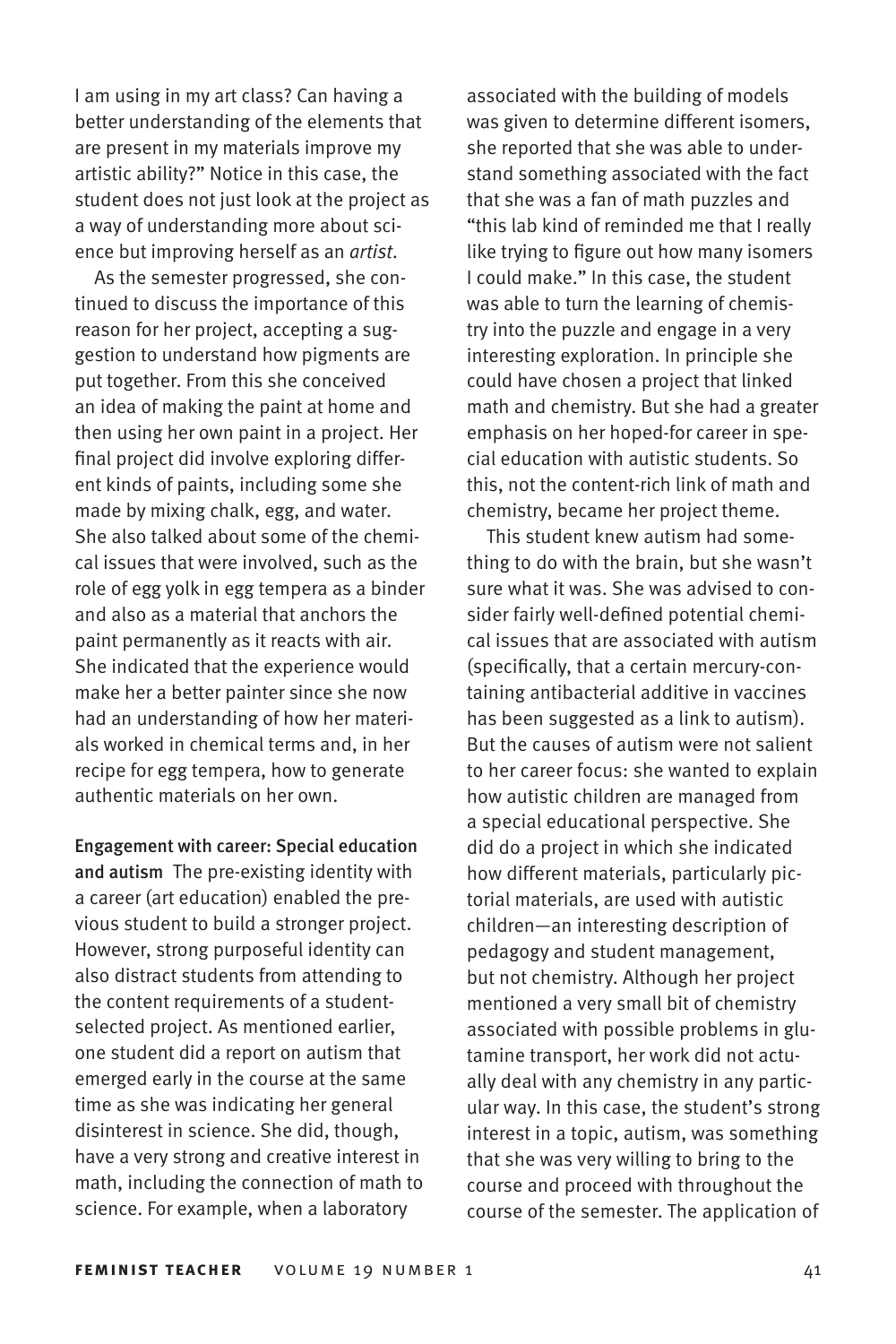this to the learning of chemistry, however, was minimal.

Personal health connections: minerals This student's interest and confidence in science strengthened throughout the course; she did not, however, engage with the big theme project. This student indicated a low interest in science early in the semester: "I am confident in the fact that I hate science and math and my prior experiences in both subjects have helped to suggest that they are not strengths of mine." But toward the end of the semester, the student's dislike of science had changed, and she realized the significance of chemistry to herself: "I feel pretty confident about the ways that I am letting all of the information learned within our class sink in and still be remembered when I can apply it to something within my everyday life."

For her big theme topic, the student expressed an interest in nutrition and diet throughout the semester; her personal relationship to this topic was that she was "always going back and forth on diets," and that she was anemic. In one journal during the latter half of the semester, she expressed an interest in the ozone layer, suggesting that she may have been losing interest in her nutrition/diet topic and/ or that little work had been done on the nutrition/diet topic. Ultimately, the student chose to focus her big theme project on multivitamins. Her final paper, though, was a general report on multivitamins, common information that was presented in class and the textbook. The student could see how multivitamins are related to chemistry, and that by taking them, she involves herself in chemistry; however, she did not appear to engage herself with the project.

Personal health connections: family metabolic disease Our last case is of the student who showed strong student identity development over the course of the semester with a project associated with her family health issue. She pointed out in her introductory essay that she had only a medium interest in science because she just is not a fan of science classes. But after that student watched the movie *Lorenzo's Oil,* she pointed out in her very first journal that her cousin's daughter had passed away as a result of a disease that is not well researched and, like Lorenzo's disease, has no treatment. She further indicated she became very interested in how she could help influence the study and research of that disease. Later in the semester, she talked in more detail about a particular disease that affects her family, identified as Leigh's syndrome, a mitochondrial disease where aerobic metabolism is severely compromised. During the semester she revealed that she had lost one niece to the disease and had another niece, still alive, affected with the disease. Her final project did involve an explanation of the role of mitochondria in aerobic metabolism. She recognized that, in contrast to *Lorenzo's Oil,* there were no putative cures available, in part because the disease doesn't involve a pathway that can be fixed by an inhibitor. Nevertheless, she developed the idea that the critical problems that cause many of the symptoms stem from the lack of aerobic metabolism, resulting in lactic acid and carbon dioxide build-up. She did come to understand, then, that because these chemicals lower blood pH, patients are treated with intravenous sodium bicarbonate to restore the acid-base balance in the body. She was then able to go back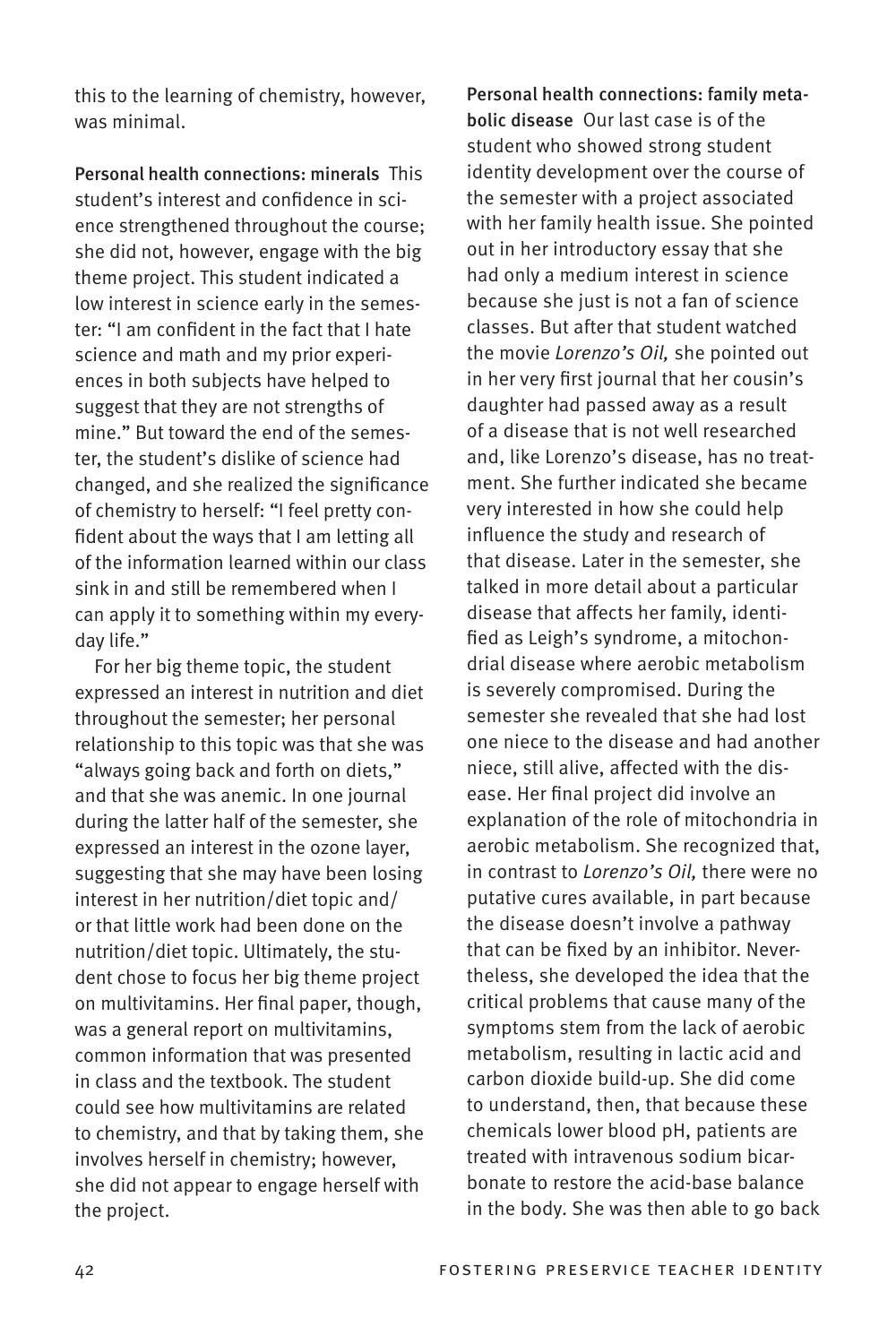to her family and discuss the reasons some of the treatments were used.

On the final exam, this student gave an interesting answer to the personal question of how nonscientists participate in a process of science. She summarized her understanding by saying "They [nonscientists] greatly influence what research is conducted . . . When individuals contract diseases and disorders—then that is when scientists are provoked to look for a cure or treatment . . . " Of course, through her own family's experience she knew there are diseases that are not as thoroughly studied as others. She also recognized this as an important way for a nonscientist with a particular problem to have connections to what goes on in science.

### Importance in Teacher Education

There are two aspects of the outcomes of this effort that we feel inform our ongoing teacher education efforts. The first has to do with the students themselves, who are now emerging into work in their own classrooms. The second is connected to the courses and the instructors.

As we have seen, students demonstrate different levels of progress in their work on the project. This fits a three-fold understanding of the ways in which students can build or expand knowledge, developed from longitudinal and ethnographic studies by Marcia B. Baxter Magolda and her coworkers. Students can make progress in their understanding of science, developing themselves *cognitively*. This is seen whenever a student is able to present a rich understanding of the science involved in a project. There are also cases where students develop ideas they wish to share with others, including the instructor, indicating their progression in *inter-* *personal* modes. This certainly occurred in the case of the student who chose to study a disease that afflicted members of her family. Third, students can sometimes reconsider their own view of themselves in their engagement with science, refining their *intrapersonal* understandings of the relationship they have with students. That these students do not always develop equally well in all three areas is also apparent: the student who studied autism did not develop much cognitively during this project. Similarly, students who make a personal decision to alter behavior, whether in diet or in lifestyle, may not necessarily know the science in a deep way. However, it is apparent that these multiple dimensions of personal development visà-vis science do manifest themselves in altered views of what they might do with their understanding. This, we feel, is a key to the integration of science into their possible practice as teachers.

As we suggested earlier, the opportunity to develop voices that express their own understanding of science allows students a place to present their views to teachers. Our own teaching has therefore been affected, changing the way the course is taught and also the way we interact with other students in their projects. For example, at one point or another, each of the instructors has incorporated aspects of student projects into his or her teaching for new students. This is a specific content change in the course. In addition, knowing that students develop particular ideas more deeply than others allows the instructors to suggest particular venues for further thought. This can have surprising outcomes, as in the case of another student who suggested an autism project. The instructor in this case was able to counsel the later student to look for an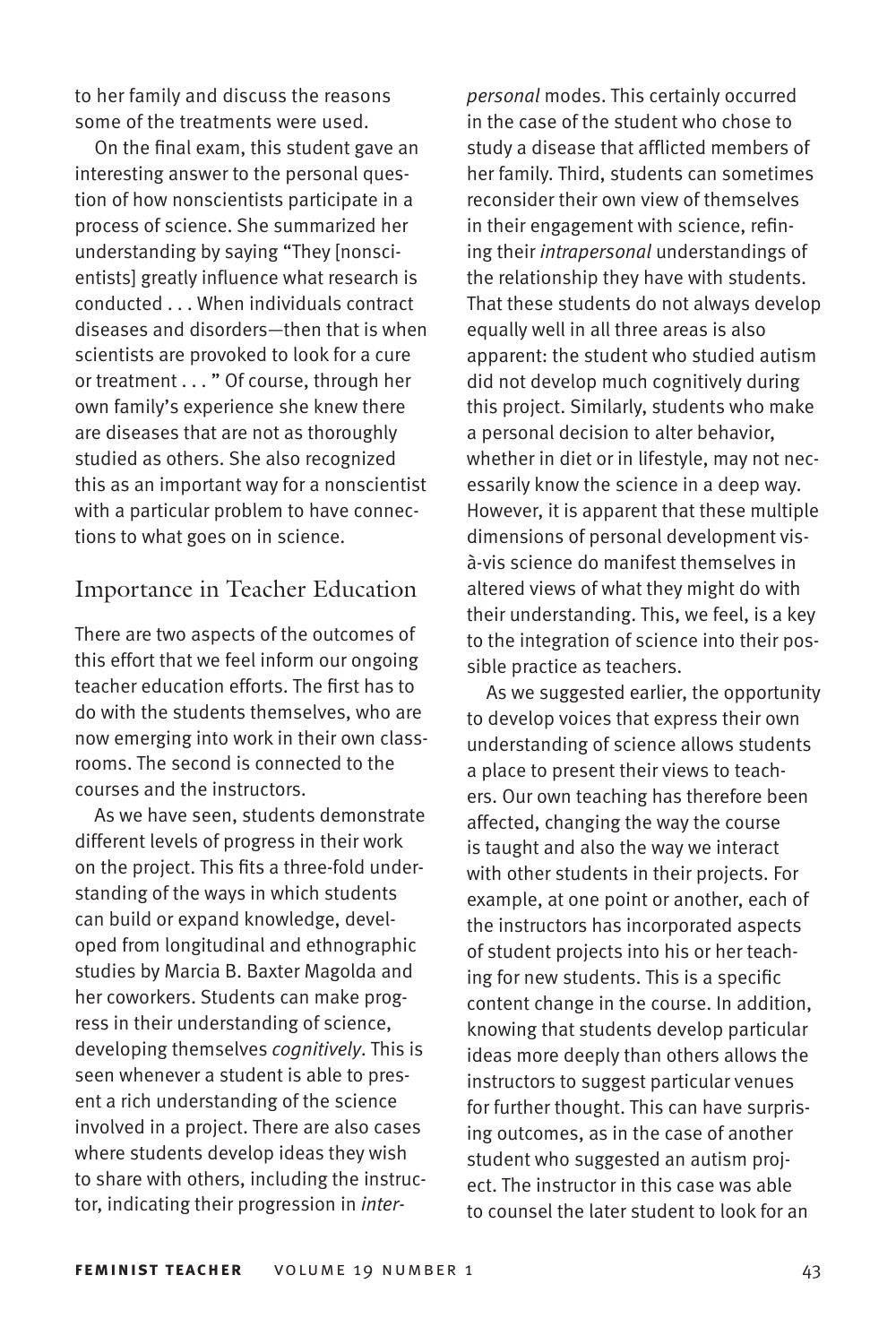aspect of science that wasn't behavioral, and the student responded by considering aspects of diet that are used for autistics subject to bowel disruptions related to their particular level of physical activity.

## Conclusion

Our conclusions are of two types. We begin with a reflection as teachers as to what extent our project work has been successful in developing student voices and where there are tensions associated with this goal. Secondly, we consider how this ongoing project aligns with some of the goals of our project, including the vision of reform of pedagogy and epistemology with feminist perspectives. In both cases we frame our conclusion in general terms that, we hope, can be useful to all disciplines interested in what happens when students select a project. We then comment on aspects that might matter also to instructors in science.

Our first conclusion is that students who brought a good idea *into* the course welcome the option to develop it further. These were students who, in one way or another, had *already identified an issue or problem they were interested in investigating through almost any disciplinary lens.* This is generally a positive thing, although as the autism project indicates it can be difficult to support a student in a project where there seems to be little connection between an interest and the discipline. It is our conclusion that the projects did forge a closer identity for these students with the topic of their project, allowing them a venue for expression they would not have found in a conventional course. The challenge for us, however, is that strongly engaged students may not

engage with exactly the content we expect, creating a problem when we wish them to be learning content, not just something about a topic of interest to them.

The conclusion that a strong previously existing identity with an issue is a very good sign applies in particular ways in chemistry. Specifically, we note that there are very few subjects that cannot be somehow linked to a molecular viewpoint. On the other hand, some subjects, including autism, are not well defined when it comes to molecular-level descriptions. In those cases, the strong identity means that students reject the invitation to deepen content knowledge through the project.

The second conclusion relates to students who *lacked a strong personal issue that was present in their lives*. Such students tended to drift among several different ideas, settling sometimes at the last minute on something that interested them, but not well enough to study deeply. We conclude that we may be imposing an expectation on these students that they do not share, compromising both the quality of their work and the entire "identity" goal of our work. The challenge to the instructor in this case stems from whether we can require engagement of a student who is not interested in accepting the invitation given in this project. This problem will be particularly strong when students are alienated from a subject, as often happens in science. Here there is a need, which our cases do not yet incorporate, of having a student find an identity when other aspects of her life indicate this is not a worthy goal. Here we find there is some benefit to acknowledging this alienation publicly and also describing how previous student work influenced the course.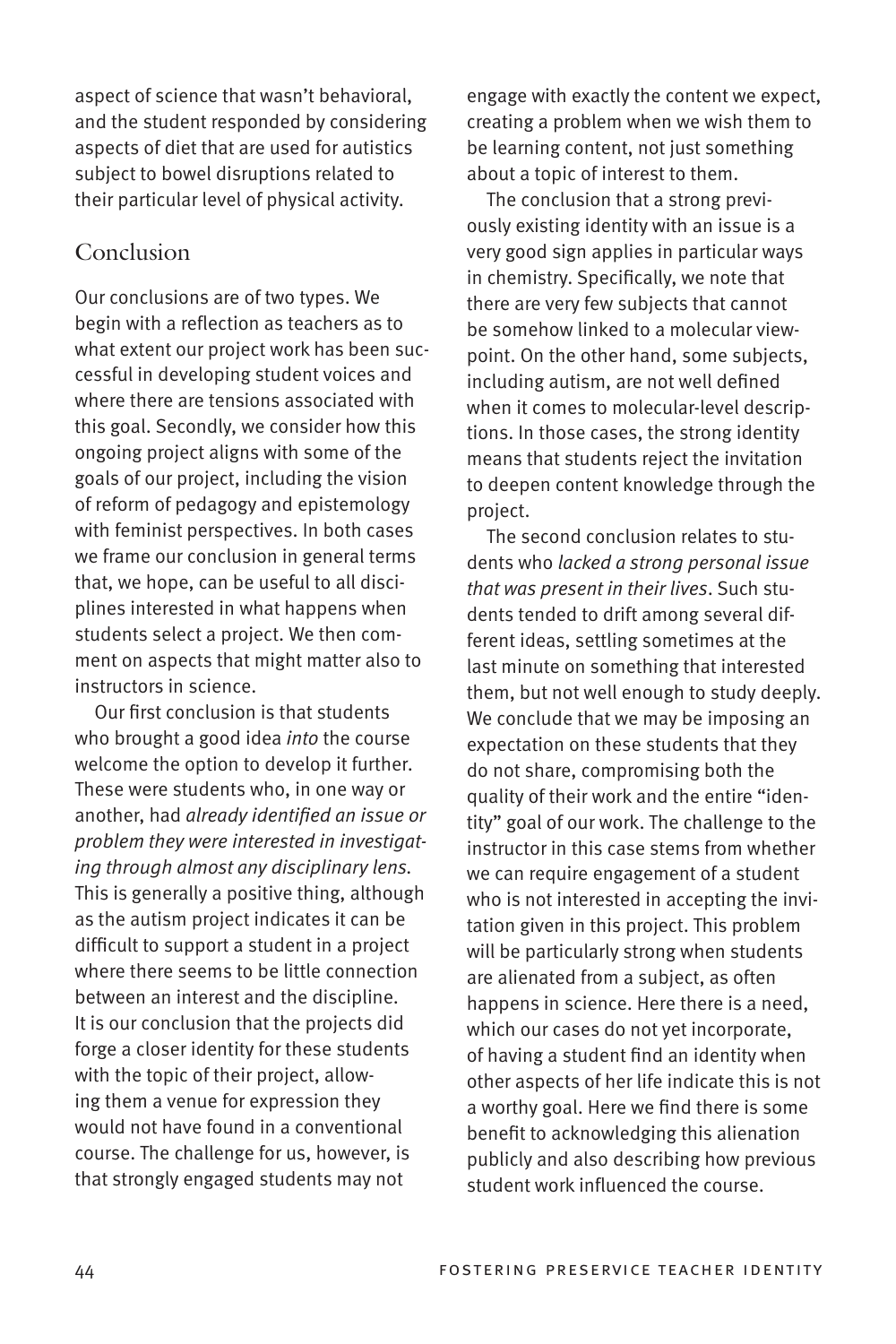Despite these challenges we feel that this kind of student-directed project does advance some of our broader goals. From the point of view of pedagogy there is no doubt that students do give voice to their own interests and understandings—establishing a sense of self within at least some aspect of science and, in some cases, transcending preexisting barriers to their participation. In addition, their projects are places where they may, if they choose, advance issues of value to them—the environment, their own relationships, or the health of a family member.

Perhaps the most important aspect of this project over time, though, concerns the question of "what is science (or sociology, or literary analyses) for people today?" Naturally, the instructors in the course have their own answers to this. But as suggested by both Haraway and Mayberry, feminist epistemology requires that the viewpoints of science must include views from embodied selves. We do feel that we are engaging some students in their own viewpoints, bringing their "views from somewhere" into the overall view of the course. One of the great advantages of projects like this and working with students in this manner is that the students bring up totally new ideas that instructors might never have thought of. This interaction provides a rich and contemporary set of examples for use in our further teaching.

#### **NOTE**

1. Readers will note that the pronouns used to describe the students in this paper are female. That reflects the gender of the persons in the cases discussed. It also reflects the fact that very few men take these courses, especially as they are for elementary education majors.

#### references

- Abraham, Michael R. "Inquiry and the Learning Cycle Approach." *The Chemist's Guide to Effective Teaching.* Ed. Thomas Greenbowe, Norbert Pienta, and Melanie. M. Cooper. Upper Saddle River, N.J.: Prentice-Hall, 2005.  $41 - 52.$
- Akerson, Valerie L., Judith A. Morrison, and Amy R. McDuffie. "One Course Is Not Enough: Preservice Elementary Teachers' Retention of Improved Views of Nature of Science." *Journal of Research in Science Teaching* 43 (2006): 194–213.
- Barad, Karen. "Agential Literacy." *Doing Science + Culture.* Ed. Roddy Reid and Sharon Traweek. New York: Routledge, 2000. 221–58.
- ———. "Meeting the Universe Halfway: Realism and Social Constructivism without Contradiction." *Feminism, Science, and the Philosophy of Science*. Ed. Lynn Hankinson Nelson and Jack Nelson. Dordrecht: Kluwer, 1996. 161–94.
- Baxter Magolda, Marcia B. *Creating Contexts for Learning and Self-Authorship*. Nashville: Vanderbilt University Press, 1999.
- Bianchini, Julie A., Lynnette M Cavazo, and Jenifer V. Helms. "From Professional Lives to Inclusive Practice: Science Teachers and Scientists' Views of Gender and Ethnicity in Science Education." *Journal of Research in Science Teaching* 37 (2000): 511–47.
- Capobianco, B. M. "Science Teachers' Attempts at Integrating Feminist Pedagogy through Collaborative Action Research." *Journal of Research in Science Teaching* 44 (2007): 1–32.
- Driver, Rosalind, Hilary Asoko, John Leach, Eduardo Mortimer, and Philip Scott. "Constructing Scientific Knowledge in the Classroom." *Educational Researcher* 23 (1994): 5–12.
- Fuller, Steve. "Why Science Studies has Never been Critical of Science: Some Recent Lessons on How to be a Helpful Nuisance and a Harmless Radical." *Philosophy of the Social Sciences* 30 (2000): 5–32.
- Gopnik, Alison. "The Scientist as Child." *Philosophy of Science* 63 (1996): 485–514. Greenbowe, Thomas J., and Brian Hand. "Intro-